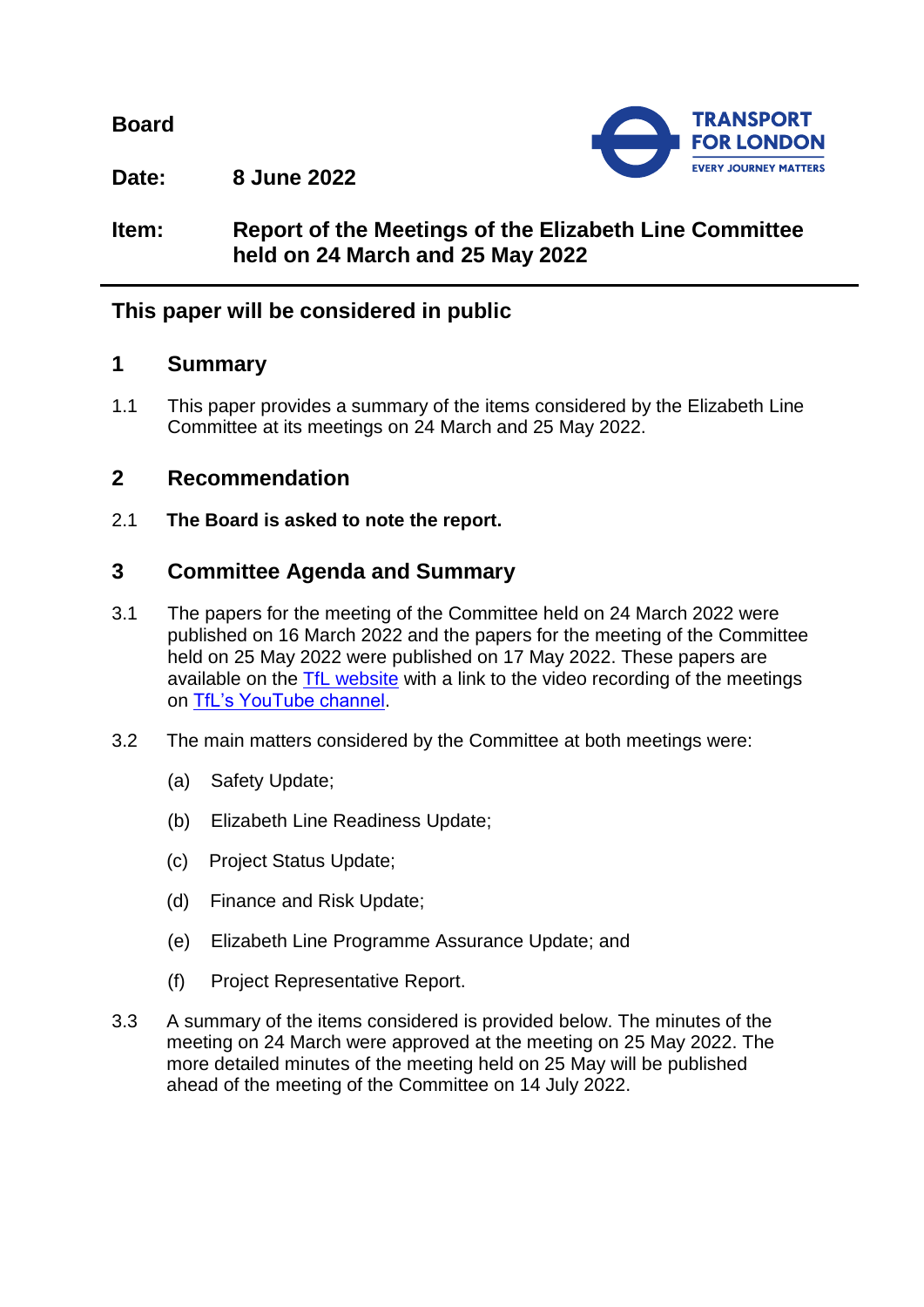### **4 Issues Discussed**

- 4.1 The meeting of the Committee on 25 May 2022, was the day after the successful launch of the Elizabeth line into operational service. The Committee commended the Crossrail and TfL management teams for the work that they had done to deliver the project. It acknowledged that significant benefits had been realised following the transfer of governance into TfL in 2020 and the enhanced assurance processes.
- 4.2 Several members of the Crossrail management team would be leaving shortly, including Mark Wild CEO and Hannah Quince, Chief of Staff. Stephen Hill, the Project Representative, was also attending his last meeting. The Committee thanked them all for their contribution to the successful delivery of the project.

#### **Safety Update**

- 4.3 The Committee noted the update on safety on the Crossrail project for Periods 10 and 11 (24 March 2022) and 12 and 13 (25 May 2022), 2021/22.
- 4.4 There were no significant incidents in Periods 10 and 11, 2021/22. During Periods 12 and 13, 2021/22 there was one significant incident, classified as a high potential near miss, caused by Storm Eunice, but there was no harm to people as a result.

#### **Elizabeth Line Readiness Update**

- 4.5 In March 2022, the Committee noted the updates on the performance of the TfL Rail operational service and the status of the readiness of the Infrastructure Managers for the operations and maintenance of the railway after handover from Crossrail.
- 4.6 On 25 May 2022, the Committee noted that the Elizabeth line had opened on 24 May 2022, with a full service across the entire route expected by May 2023.
- 4.7 An update on asset monitoring and Stage 5b (peak frequency of 24 trains per hour) was also provided.
- 4.8 Future meetings would consider papers on the progress toward the final stages of an integrated end-to-end railway. It would also receive a comprehensive operational performance report. A representative from Network Rail would also be invited to attend future meetings.

#### **Project Status Update**

- 4.9 The Committee noted the update on the status of the Crossrail project.
- 4.10 On 25 May 2022, the report included more detailed performance data, as requested by the Committee. It noted the changes to staffing following the launch of the line and the project moving to its final stages.